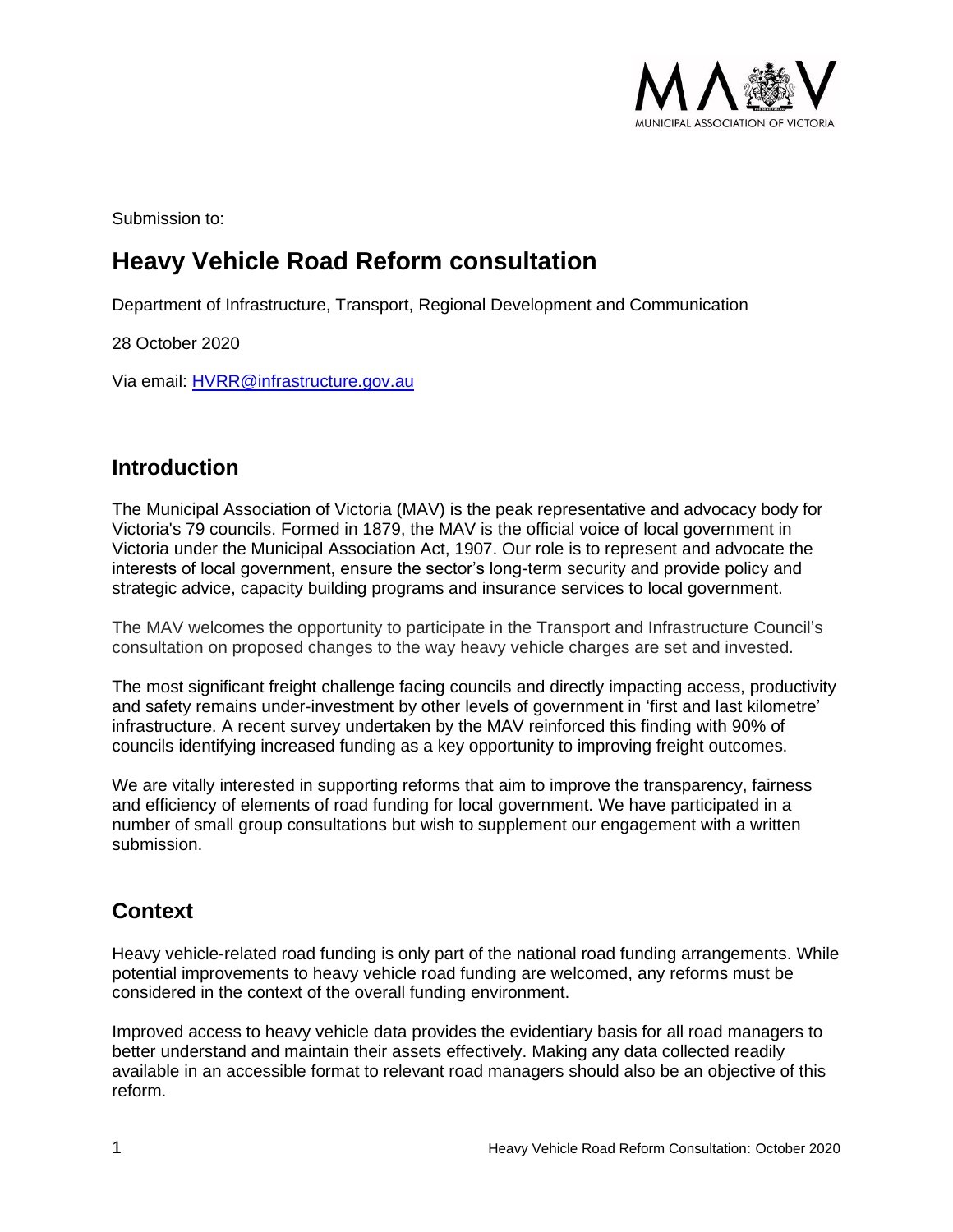

Much of the discussion in the consultation paper focuses on states and territories as road managers, however, it is important that local government is explicitly acknowledged as a road manager and significant investor in the road network as part of this reform.

# **Heavy Vehicle Road Reform**

Our understanding of the proposed reforms is that the new system aims to boost productivity and deliver better government investment in roads through four broad elements:

| 1              | <b>Service level standards</b>                                                                      | National service level standards will be established with<br>road categories that each have levels of service covering<br>the things road users care about—like safety, reliability and<br>access. Also important will be users' willingness to pay.<br>The standards will be developed with all road users<br>(including heavy vehicle users) and will guide all<br>government road investments. |
|----------------|-----------------------------------------------------------------------------------------------------|---------------------------------------------------------------------------------------------------------------------------------------------------------------------------------------------------------------------------------------------------------------------------------------------------------------------------------------------------------------------------------------------------|
| $\overline{2}$ | <b>Expenditure planning and</b><br>determining what costs<br>are recoverable from<br>heavy vehicles | States and territories will develop road expenditure plans.<br>An independent body or bodies will assess the plans using<br>the service level standards to determine what costs of road<br>investment are recoverable from heavy vehicle users.                                                                                                                                                   |
| 3              | <b>Independent setting of</b><br>heavy vehicle charges                                              | An independent body will use the determination of what is<br>recoverable (from Reform Element 2) and calculate heavy<br>vehicles' share of the expenditure. It will use this to decide<br>the national fuel-based Road User Charge rate, and<br>recommend baseline registration charges for states and<br>territories. Charges would be calculated using a forward-<br>looking cost base.         |
| 4              | <b>Dedicated road funding</b><br>(hypothecation)                                                    | Revenue from heavy vehicle charges will be dedicated to<br>road infrastructure. While road investments will also<br>continue to be funded from general revenue, a steady and<br>predictable stream of heavy vehicle funding dedicated to<br>roads can help provide productivity benefits to the heavy<br>vehicle industry.                                                                        |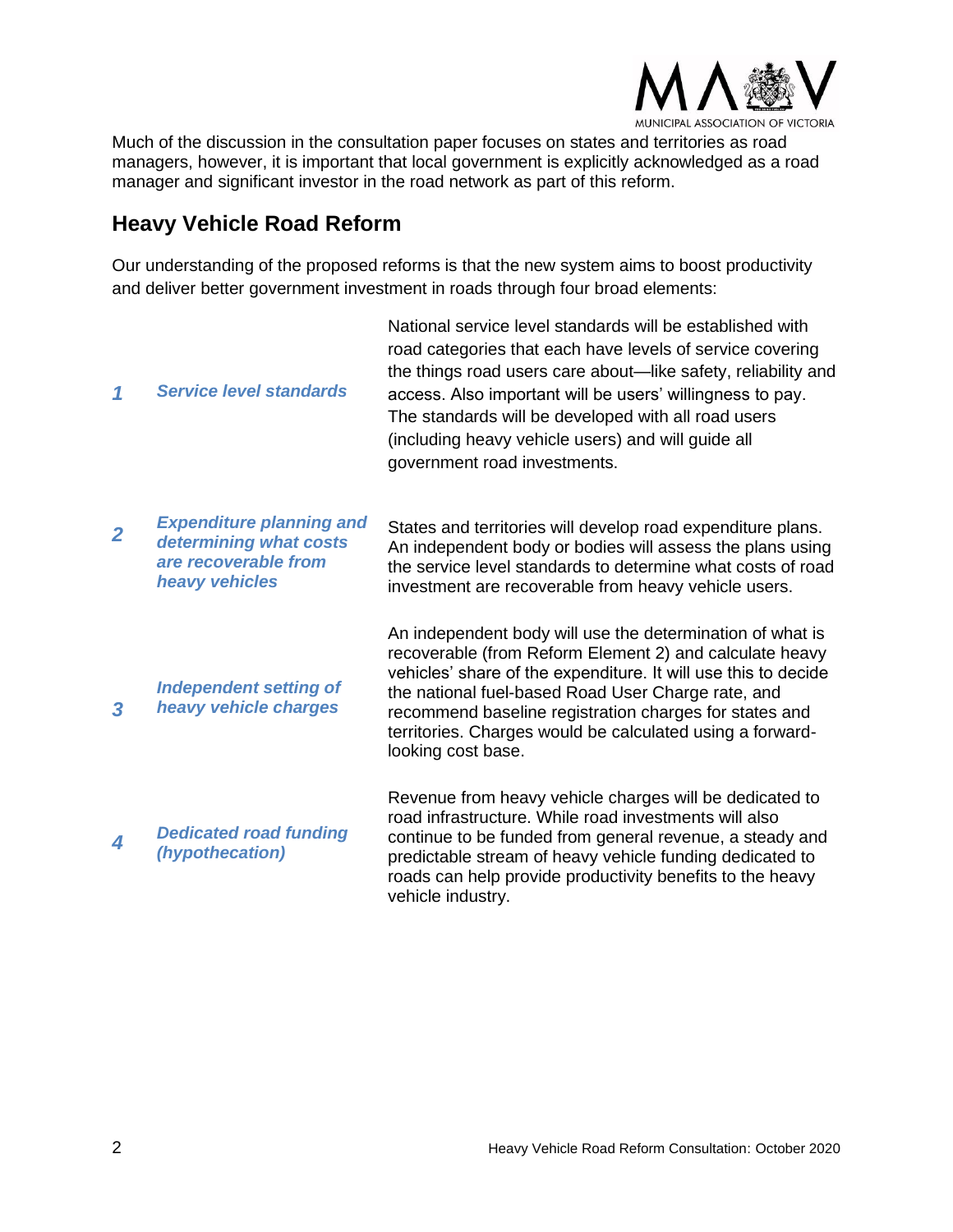

### **Key considerations**

*The proposed reforms are broadly supported* - The Municipal Association of Victoria (MAV), on behalf of Victorian councils, broadly supports the intention of the heavy vehicle road reform proposal.

*Overall road funding must be at least maintained for councils* - Funding is a major challenge for local government road managers. The proposals contained within the heavy vehicle road reform provide an opportunity to better match road funding with road use, as well as an opportunity to improve the understanding of road asset conditions and any shortfalls in applicable standards. Throughout this process, there is an opportunity for priority investment in identified pinch points, to reap an immediate economic impact. It will also be vitally important that other sources of local government road funding are not reduced as part of this process.

*Implement progressively, starting with states and territories - It is understood that the* proposed road reforms will initially be developed and implemented with state and territory government agencies and this approach is supported.

The timing of implementation for local government should follow implementation with the state and terriotiry government road agencies, including the setting or determining of service level standards. Given the diversity of councils across the nation, and the range and variety of resources available to them to consider and implement reform, it may be appropriate and valuable to have some local government representatives participate in an advisory capacity as the reform is progressed with State road managers.

*Avoid setting unrealistic standards and creating "gaps"* - While a worthy objective, setting national standards that adequately incorporate local context and road requirements will be a very challenging task. There is also a risk that the early implementation of local road standards, whilst the reform is still under development with state road managers, will generate a "gap" between current and desired service levels without a comparable funding mechanism to close that gap. This could have implications for local government road managers in terms of community expectations and even legal liability. The timing of local implementation will need careful consideration.

*Consider heavy and light vehicles in setting standards -* It will be important that the service level standards reflect all users and not just heavy vehicles. Safety, functionality and capacity of the road will be important elements within the service level standards. While this reform is focussed on heavy vehicles, and it is acknowledged that heavy vehicles cause significantly greater road impacts than lighter vehicles, road managers need to manage assets for all users.

*Consider heavy and light vehicles in assessing road funding* - It will also be important that the heavy vehicle road reforms are effectively integrated into the overall road funding programs of government, as not all roads or road managers will benefit equally from the proposed reforms. Many council roads will not carry significant heavy vehicles but will still require ongoing funding.